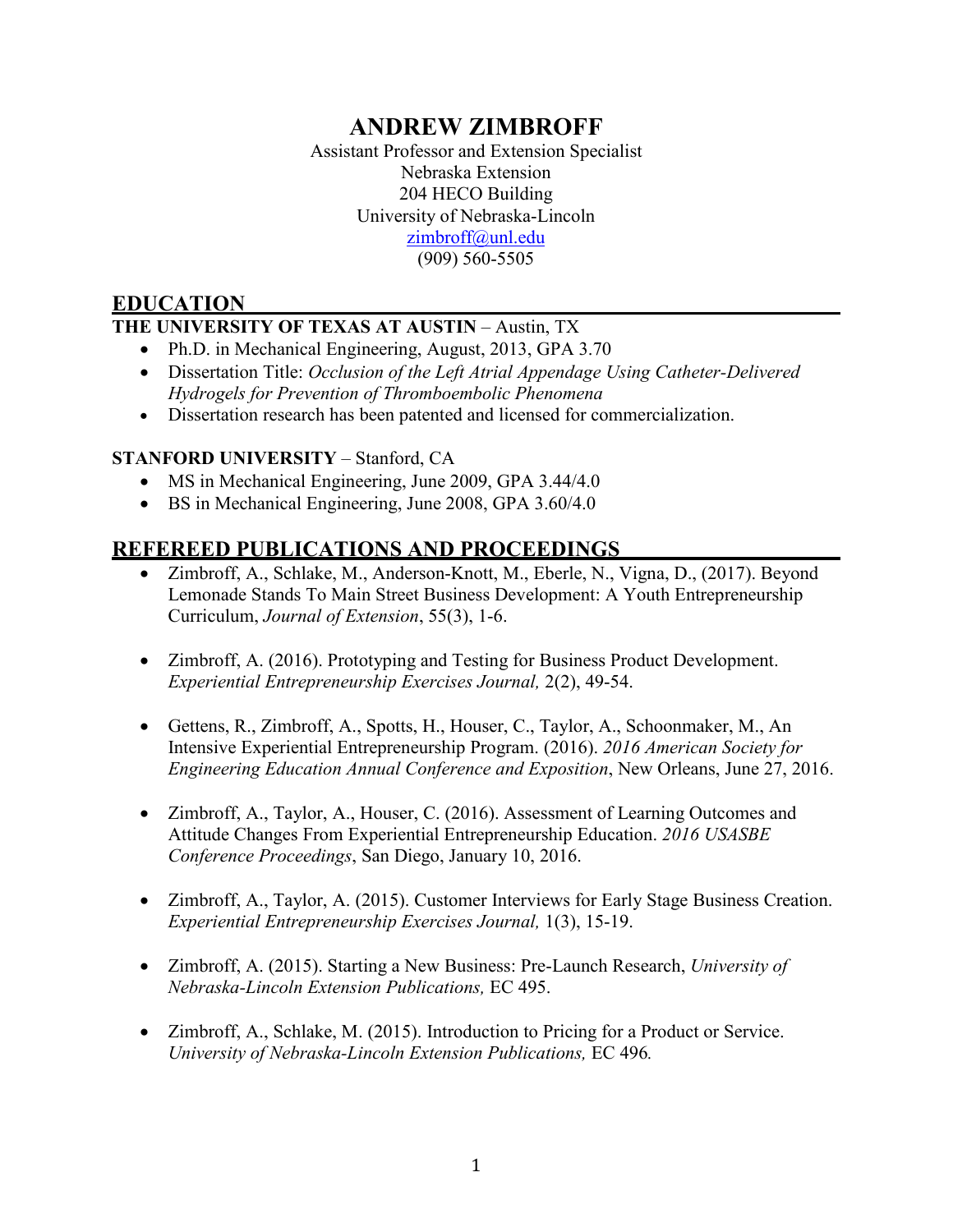- Zimbroff, A., Callan, J., Taylor, A., Houser, C. (In Review). An Evaluation Rubric to Enhance Experiential Entrepreneurship Education. *Entrepreneurship Research Journal*.
- Zimbroff, A., Jorgensen, J. (In Preparation for resubmission). A Subjective Assessment of Young Adult Attitudes Towards Entrepreneurship in Bangladesh Using Q Methodology.
- Zimbroff, A., Jorgensen, J., Callan, J. (In Preparation). An Assessment of Regional Entrepreneurship Ecosystems in Queensland, Australia Using a Mixed Methods Approach.

# **TEACHING AND CURRICULUM CREATION EXPERIENCE**

**Human Centered Design Workshop Lincoln, NE** Oct. 2017 **CASNR Undergraduate Scholars Program**

- Created and delivered 5-week workshop to introduce Human Centered Design to Rwandan students studying at the University of Nebraska-Lincoln.
- Supervised student teams completing design projects to create Rwandan civic problems.
- Reviewing this curriculum for future application in US and Rwanda.

# **Mandela-Washington Scholars Lincoln, NE** July 2017

#### **Program**

- Worked as part of multidisciplinary faculty team to implement 6-week program for 25 African leaders hosted in Lincoln, NE.
- Designed and implemented one-week curriculum entitled *Agribusiness, Innovation, and Entrepreneurship*, which included experiential workshops, agribusiness site visits, and guest speakers.

#### **3 Day Startup: Advance Queensland** May 2017 **Online Checkpoint Webinar**

- Wrote and delivered online seminar for alumni of experiential entrepreneurship programming.
- Curriculum introduced focused on developing a professional network for entrepreneurship: topics discussed included identifying and contacting potential mentors, and preparation for meetings.

# **Nebraska Extension Makerfest** Mead, NE Mar. 2017

- Designed 30-minute interactive activity for high school students aimed to teach experimentation, data collection and analysis, and the scientific method.
- Delivered interactive activity to 68 students as part of overall workshop teaching creativity and making.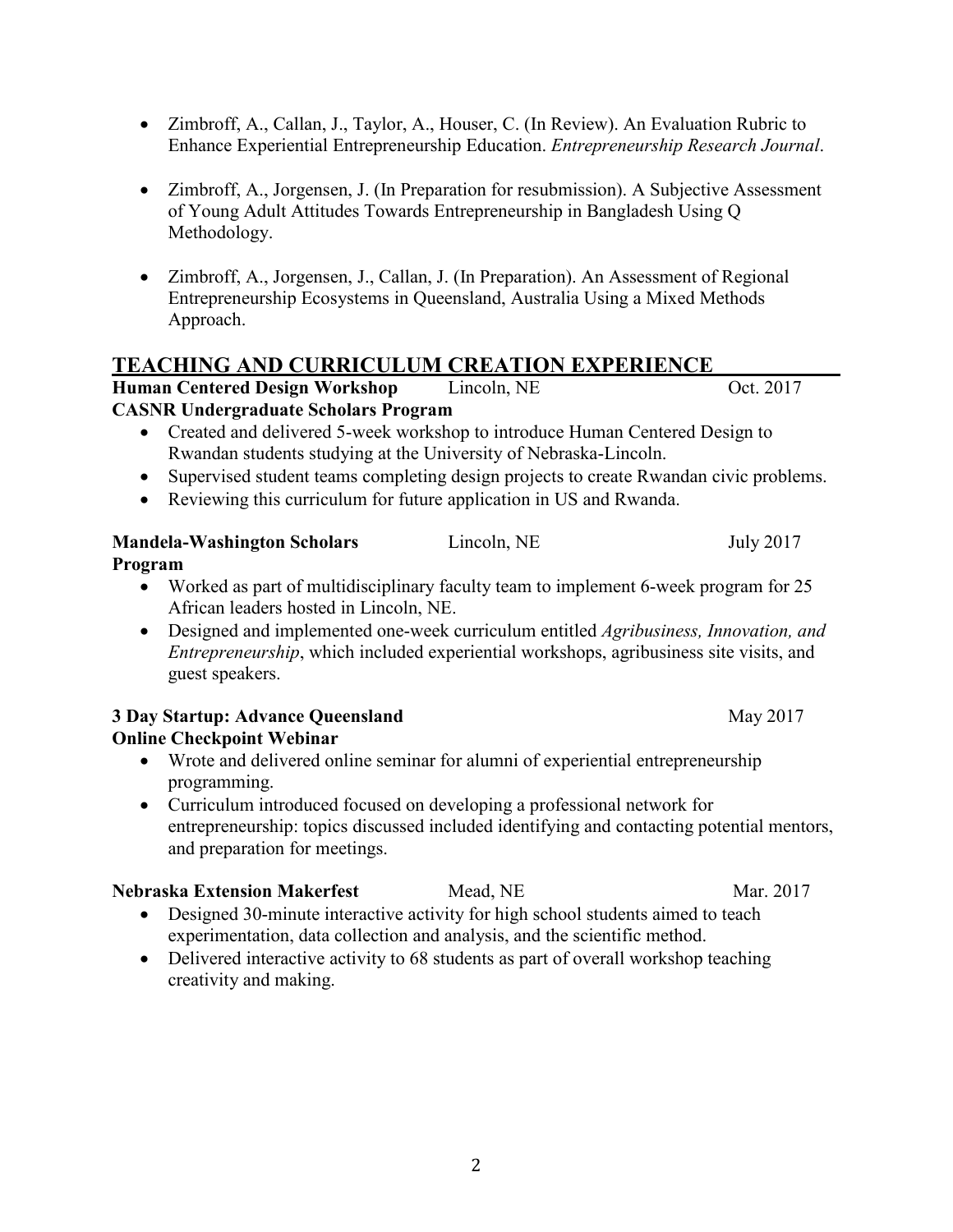| <b>Human Centered Design</b> | Nebraska Extension Agriculture | Jan. 2017 |
|------------------------------|--------------------------------|-----------|
| <b>Experiential Seminar</b>  | Literacy Initiative            |           |

• Taught design methodology and supervised experiential exercises to reinforce material.

• Created design prompts for experiential exercises focused on agricultural challenges, tailored to participant knowledge and area of interest.

| <b>3 Day Startup: Engler Agribusiness</b> | Lincoln, NE | Sep. 2015 |
|-------------------------------------------|-------------|-----------|
| <b>Entrepreneurship Program</b>           |             | Sep. 2016 |

- Facilitated 3-day experiential workshop focused on creating innovative agribusiness startups.
- Helped participant businesses with investment pitch development and pursuit of venture capital after workshop completion.

#### **3 Day Startup**

- Designed pre- and post-program surveys, collecting data from  $\sim$  2000 program participants.
- Analyzed survey data to identify areas for curriculum improvement. Created curriculum revisions and new educational modules based on results from this analysis.
- Facilitated experiential entrepreneurship workshops at post-secondary and non-profit institutions:

| University of Nebraska-Kearney                                  | Jan. 2017 |
|-----------------------------------------------------------------|-----------|
| Creighton University                                            | Nov. 2017 |
|                                                                 | Nov. 2016 |
| Austin Technology Incubator (Renewable energy entrepreneurship) | June 2016 |
| University of Brasilia                                          | May 2016  |
| University of Nebraska-Lincoln – College of Business            | Feb. 2016 |
| North Alberta Institute of Technology                           | Feb. 2016 |
|                                                                 | Oct. 2015 |
| University of California, Berkeley                              | Nov. 2015 |
| University of North Alabama                                     | Feb. 2015 |
| Florida State University                                        | Mar. 2014 |
| <b>Tufts Medical School</b>                                     | Apr. 2013 |
| The University of Texas as San Antonio                          | Nov. 2012 |
| The University of Texas at Austin (Biannual programs)           | 2011-2014 |
|                                                                 |           |

| <b>ESI: EntrepreneurShip Investigation</b> | Shickley, NE | May 2015  |
|--------------------------------------------|--------------|-----------|
| <b>Summer Camps</b>                        | Ord, NE      | June 2015 |

- Presented educational modules on customer research at youth entrepreneurship summer camp in rural communities.
- Conducted research on impact of youth entrepreneurship programming.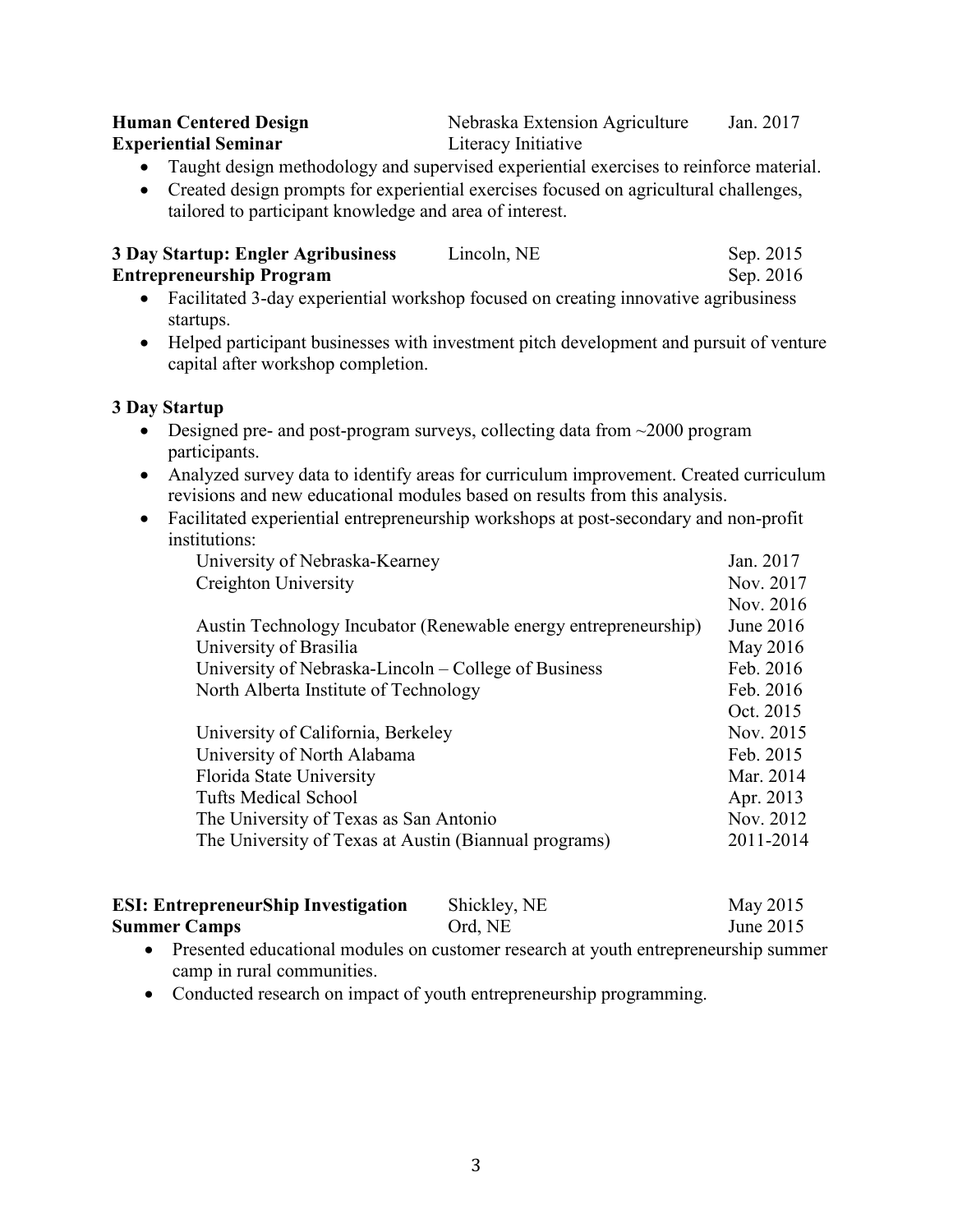• Conducted research on best practices for experiential entrepreneurship education.

| <b>Bangladesh Counter-Trafficking</b> | Jessore, Bangladesh  | June $2016$ |
|---------------------------------------|----------------------|-------------|
| <b>In Persons</b>                     | Rajshahi, Bangladesh |             |

- Taught two 5-day workshops for aspiring entrepreneurs and survivors of human trafficking. A total of 54 participants were served by these workshops.
- Mentored Bangladeshi entrepreneurs aged 18-35, helping grow businesses to improve income.
- Consulted with local Non-Government Organizations to optimize use of resources and promote long-term financial sustainability.
- Awarded Presidential Volunteer Service Award for work on this project.

#### **US-Brazil Startup Connection** Brasilia, Brazil May 2016

- Helped Facilitate experiential entrepreneurship workshop for 50 Brazilian students
- Consulted with startups after program completion to continue development.

# **Human Centered Design Seminar** Seoul, South Korea July 2013

- Taught experiential seminar introducing Human Centered Design to engineering students at Seoul National University
- Presented findings and guidelines for Human Centered Design to National Assembly of Republic of Korea.

#### **PRESENTATIONS**

#### **Refereed Presentations**

• Adams, J., Zimbroff, A., Ngampornchai, A., Information Communication Technology Startup Business in Northeastern Thailand. May 2016. Presented at: The Fifth International Conference on Advancement of Development Administration 2016, Bangkok, Thailand.

4

**Advance Oueensland** June 2017 • Facilitated six experiential entrepreneurship educational workshops in locations

teaching practices and local entrepreneurship resources.

- **INTERNATIONAL TEACHING AND RESEARCH EXPERIENCE**<br>3 Day Startup **Cluensland, Australia** Oct. 2016 **Oueensland, Australia**
- 

throughout Queensland, Australia, with over 250 total participants served by these

• Conducted evaluation of entrepreneurship ecosystems throughout Queensland using a

• Consulted with local entrepreneurship educators and government officials to improve

• Created 10 hour experiential entrepreneurship curriculum tailored to High School students. • Piloted curriculum in both classroom and informal learning environments.

workshops.

mixed methods approach.

Nov. 2016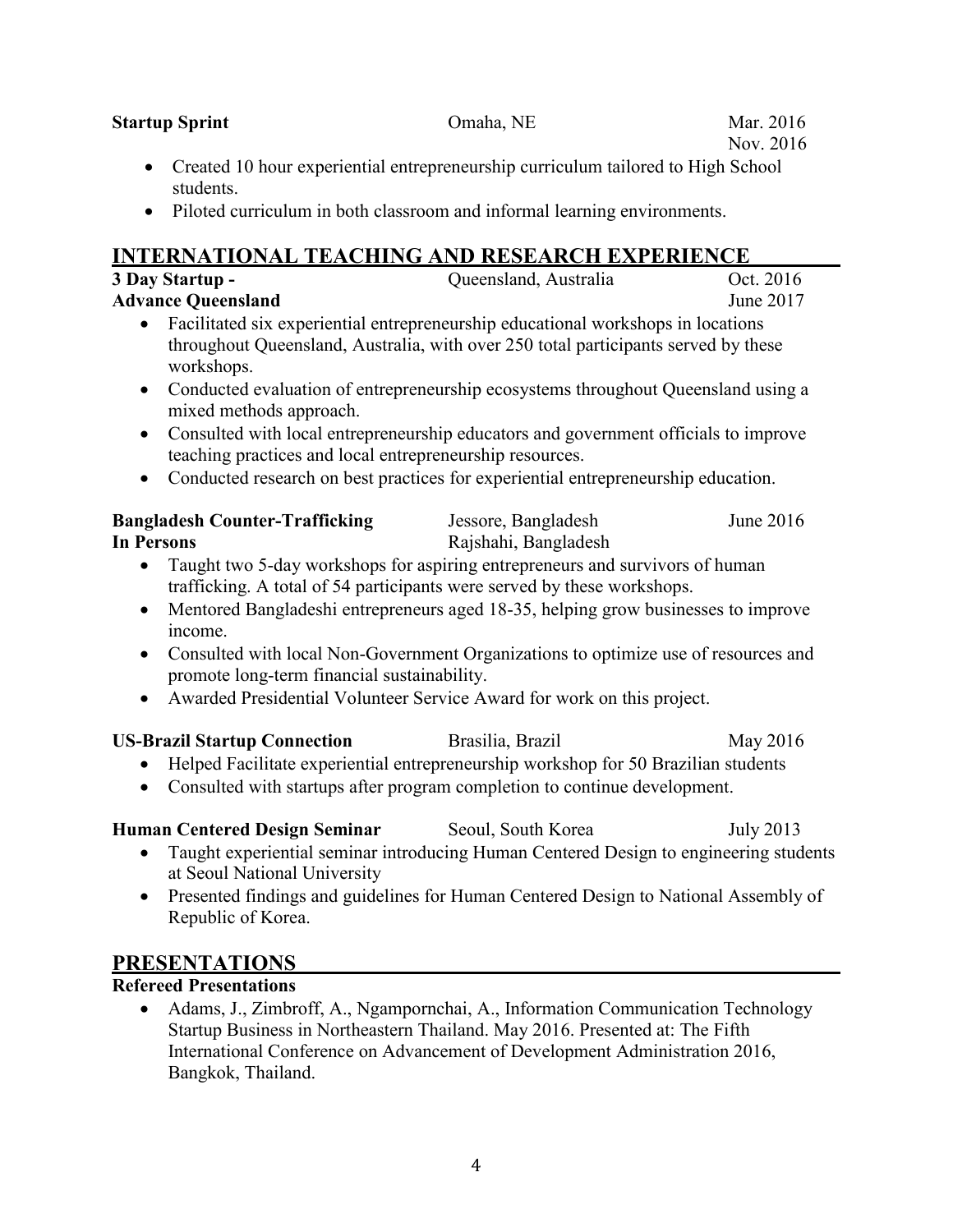- Aufdenkamp, B., Zimbroff, A., From Lemonade Stand to Main Street: Development of Evolution of Youth Entrepreneurship Curriculum. October 2015. Presented at: 2015 NAE4-HA Annual Conference, Portland, OR.
- Zimbroff, A., Taylor, A., The Role of Experiential Learning in Innovation and Entrepreneurial Education. June 2015. Presented at: 15th International Conference on Technology, Policy and Innovation, Milton Keanes, United Kingdom.
- Zimbroff, A., Taylor, A., Assessment of Learning Outcomes and Attitude Changes From Experiential Entrepreneurship Education. May 2015. Presented at: Midwest Entrepreneurship Research Workshop, Kansas City, MO.

#### **Other Presentations**

- Zimbroff, A. Entrepreneurship Research for the Modern Era. June, 2017. Presented at: Central Queensland University (Research Seminar), Rockhampton, Queensland, Australia.
- Zimbroff, A. Experiential Entrepreneurship and Lean Startup Methodologies. November 2016. Presented at: Nebraska Agricultural Educators Association Fall Symposium, Grand Island, NE.
- Zimbroff, A. Partnerships for University Invention Commercialization. November 2014. Presented at: Joint NCEA and UNL Extension Fall Conference, Kearney, NE.

# **FUNDED GRANT PROPOSALS**

### **External Funding Proposals**

|      | <b>EXIGENCE FORGING</b> 110 position                                           |
|------|--------------------------------------------------------------------------------|
| 2017 | Investigator, "2017 National Youth Science Day: Smart Fitness." National 4-H   |
|      | Council, Grant Total \$50,000.                                                 |
| 2017 | Investigator, "Measurement of the Impact of Experiential Entrepreneurship      |
|      | Education in Queensland, Australia." Advance Queensland, Grant Total: \$2000.  |
| 2016 | Investigator, "US-Brazil Startup Connection." Mission Brazil (US Department of |
|      | State), Grant Total: \$92,445.                                                 |
| 2015 | Investigator, "Innovations + Entrepreneurship Conference." DECA, Grant Total:  |
|      | \$3,500.                                                                       |
|      | <b>UNL Internal Funding Proposals</b>                                          |
|      |                                                                                |

- 2016 Principal Investigator, "Exploring Outcomes of Experiential Entrepreneurship Workshop Alumni." Social and Behavioral Sciences Research Consortium, Grant Total: \$2,814.
- 2016 Co-Principal Investigator "Precision Computer-Aided Fabrication with a Laser Cutter: A CEHS Research and Design Studio Funding Request." UNL College of Education and Human Studies IT Student Technology Fees, Grant Total \$4,000.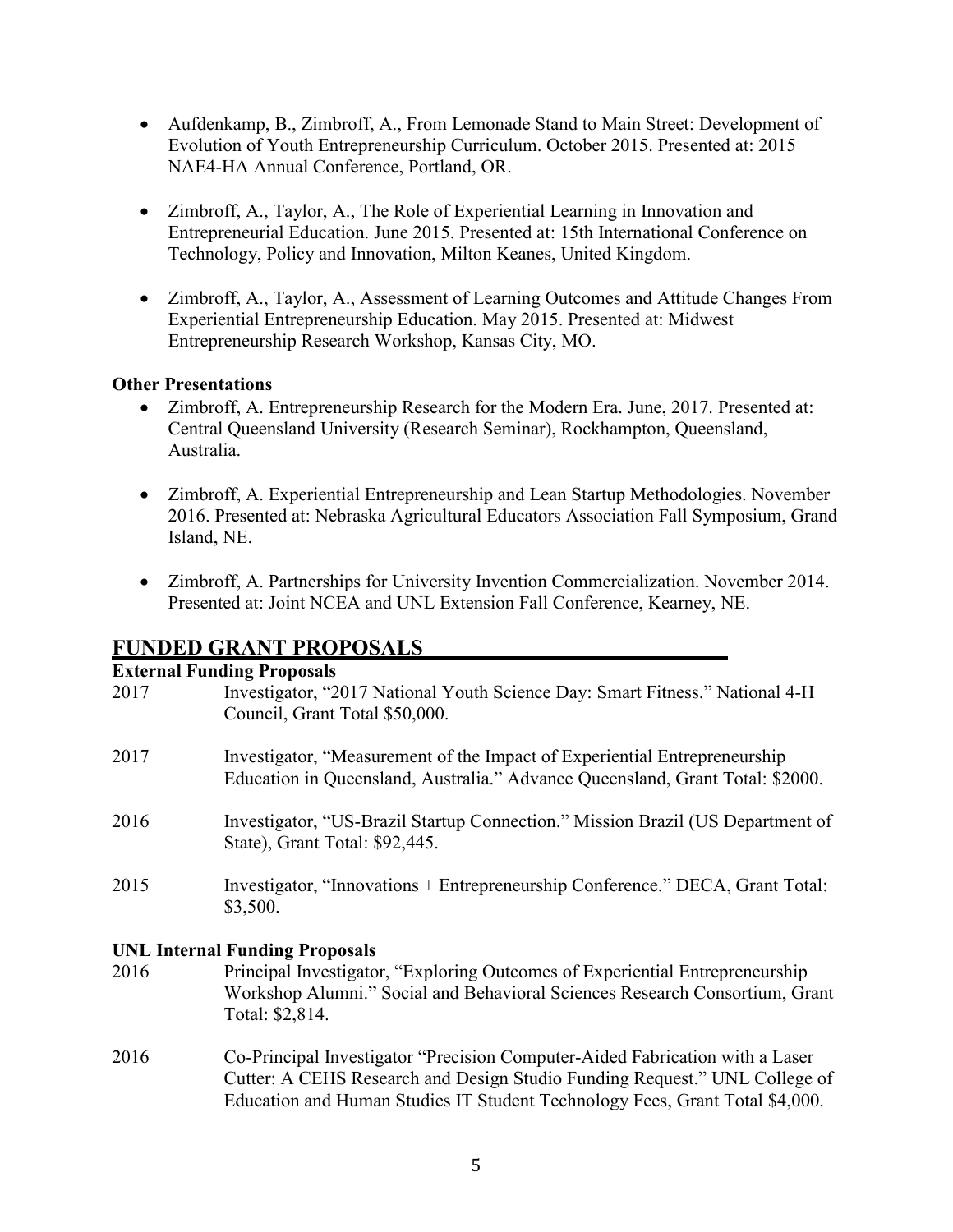2015 Co-Principal Investigator, "CEHS Digital Research and Design Studio." UNL College of Education and Human Studies Technology Innovation Project, Grant Total: \$13,106.

# **PROFESSIONAL EXPERIENCE**

| <b>University of Nebraska-Lincoln</b>                                                       | Assistant Professor &       | Oct. 2014-Present |
|---------------------------------------------------------------------------------------------|-----------------------------|-------------------|
|                                                                                             | <b>Extension Specialist</b> |                   |
| Department of Textiles, Merchandising, & Fashion Design.                                    |                             |                   |
| • Delivered educational entrepreneurship programming for both youth and adults              |                             |                   |
| throughout the state of Nebraska.                                                           |                             |                   |
| • Provided $\sim$ 240 hours of pro-bono consulting for Nebraska startups, promoting growth. |                             |                   |
| • Conducted research on entrepreneurship education and ecosystems conducive to              |                             |                   |
| promoting business creation and growth.                                                     |                             |                   |
|                                                                                             |                             |                   |

• Worked with international University partners to further international teaching and research collaborations.

**3 Day Startup, Inc.** Director of Research Jan. 2015-Present

- Designed data collection and evaluation methods for participants in extracurricular educational workshop.
- Analyzed survey data from over 2000 participants to refine and further develop entrepreneurship curriculum.
- Designed and delivered training and best practice workshops for entrepreneurship educators in diverse entrepreneurship ecosystems.

**Texas Venture Labs** Post-Doctoral Fellowship Sep. 2013-Aug. 2014 • Collaborated with university Office of Technology Commercialization to develop new pipeline for improved technology transfer to industry. Oversaw application of this

- pipeline for five businesses based on professor research. • Led multidisciplinary graduate student teams to complete consulting projects for Austin
- startups. • Designed and applied data collection metrics to gauge program efficacy for students and served companies.

# **PATENTS**

- US Patent 2014/0277070 "Methods, Compositions, and Devices for the Occlusion of Cavities and Passageways," awarded September 18, 2014.
- European Patent 2014025778, "Methods, Compositions, and Devices for the Occlusion of Cavities and Passageways," awarded October 28, 2015.

# **UNIVERSITY SERVICE**

# **University Intercollegiate Athletic Committee** Aug. 2016-Present

- Review and revised academic policies for student athletes.
- Evaluate nominees and select winners for University student-athlete awards.